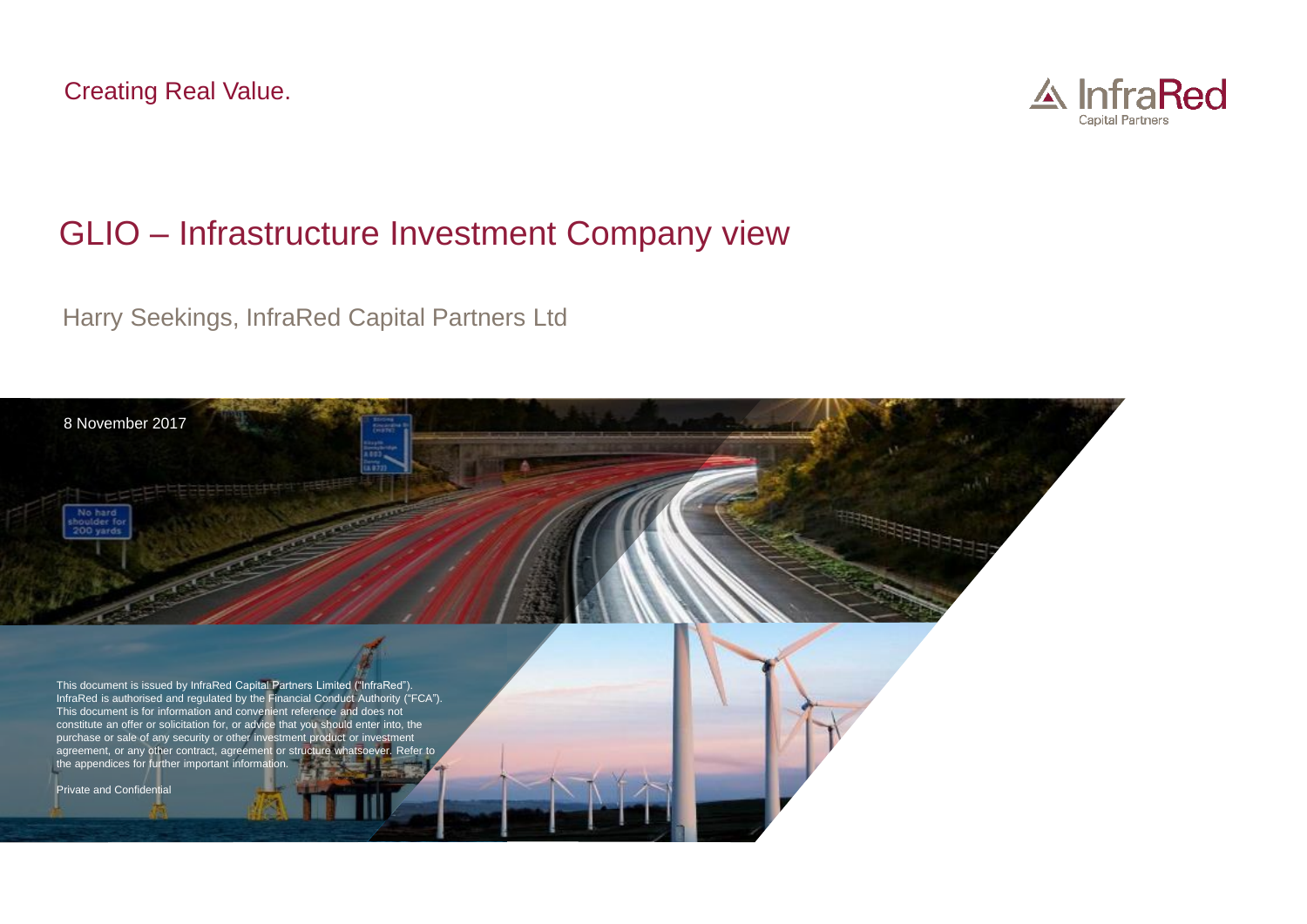#### Disclaimer

This document is issued by InfraRed Capital Partners Limited ("InfraRed"). InfraRed is authorised and regulated by the Financial Conduct Authority ("FCA") with firm reference number 195766. This document is for information and convenient reference, and does not constitute an offer or solicitation for, or advice that you should enter into, the purchase or sale of any security or other investment product or investment agreement, or any other contract agreement or structure whatsoever.

The information in this presentation is given in confidence and the recipients of this presentation should not engage in any behavior in relation to qualifying investments or related investments (as defined in the Financial Services and Markets Act 2000 ("**FSMA**") and the Code of Market Conduct made pursuant to FSMA) which would or might amount to market abuse for the purposes of FSMA.

InfraRed has based this document on information obtained from sources it believes to be reliable but which have not been independently verified. All charts and graphs are sourced or derived from publicly available sources or proprietary data. Except in the case of fraudulent misrepresentation, InfraRed makes no representation or warranty (express or implied) of any nature or accept any responsibility or liability of any kind for the accuracy or sufficiency of any information, statement, assumption or projection in this document, or for any loss or damage (whether direct, indirect, consequential or other) arising out of reliance upon this document. Statements made in this document relating to HICL Infrastructure Company Limited & The Renewables Infrastructure Group, or any other product or investment (the "**Products**") are intended as a summary and not a complete description and may be subject to change. InfraRed is under no obligation to keep current the information contained in this document.

Prospective investors are solely responsible for making their own independent appraisal of and investigations into the products, investments and transactions referred to in this document and should not rely on any information in this document as constituting investment advice. This document is not intended to provide and should not be relied upon for tax, legal or accounting advice, investment recommendations or other evaluation of the Products. Prospective investors should consult their tax, legal, accounting or other advisors. The levels and bases of taxation can change. Prospective investors should not rely upon this document in making any investment decision. The final version of the Products' legal documents contains material information not in this document. Investment in the Products, investments and other transactions referred to in this document involves particular risks - prospective investors should read and understand the explanations of risk in the final version of Products legal documents before making any decision.

Investments can fluctuate in value, and value and income may fall against an investor's interests. Changes in rates of exchange and rates of interest may have an adverse effect on the value or income of the investment. Figures included in this document may relate to past performance. Past performance is not a reliable indicator of future performance and there can be no assurance that the Products, investments and other transactions referred to in this document will achieve their objectives or target returns or that investors will receive a return from their capital, or that investors will receive back the capital originally invested.

The Alternative Investment Fund Managers Directive (Directive 2011/61/EU, "**AIFMD**") applies when an alternative investment fund manager ("**AIFM**") markets an alternative investment fund ("AIF") to investors domiciled or with a registered address in the EEA. This may either be through the direct or indirect offering or placement of shares or units in an AIF managed by it or when another person makes such an offering or placement at the initiative of, or on behalf of, the AIFM.

The Products, investments and other transactions referred to in this document to which this document relates do not constitute capital raising in respect of the relevant AIFs. The marketing restrictions set out in the AIFMD therefore do not apply, although any promotion of the Products, investments and other transactions referred to in this document will be undertaken in accordance with all applicable regulatory requirements in the relevant jurisdiction.

Information in this document is confidential. Distribution of this document or information in this document, to any person other than an original recipient (or to such recipient's advisors) is prohibited. Reproduction of this document, in whole or in part, or disclosure of any of its contents, without prior consent of InfraRed or an associate, is prohibited. This document should be distributed and read in its entirety. This document remains the property of InfraRed and on request must be returned and any copies destroyed. **This document is not intended for** distribution to, or use by, any person or entity in any jurisdiction or country where such distribution or use would be contrary to law or regulation,

InfraRed Capital Partners Limited is authorised and regulated by the Financial Conduct Authority, with firm reference number 195766. Registered in England No. 3364976, Registered Office: 12 Charles II Street, London, SW1Y 4QU, United Kingdom.

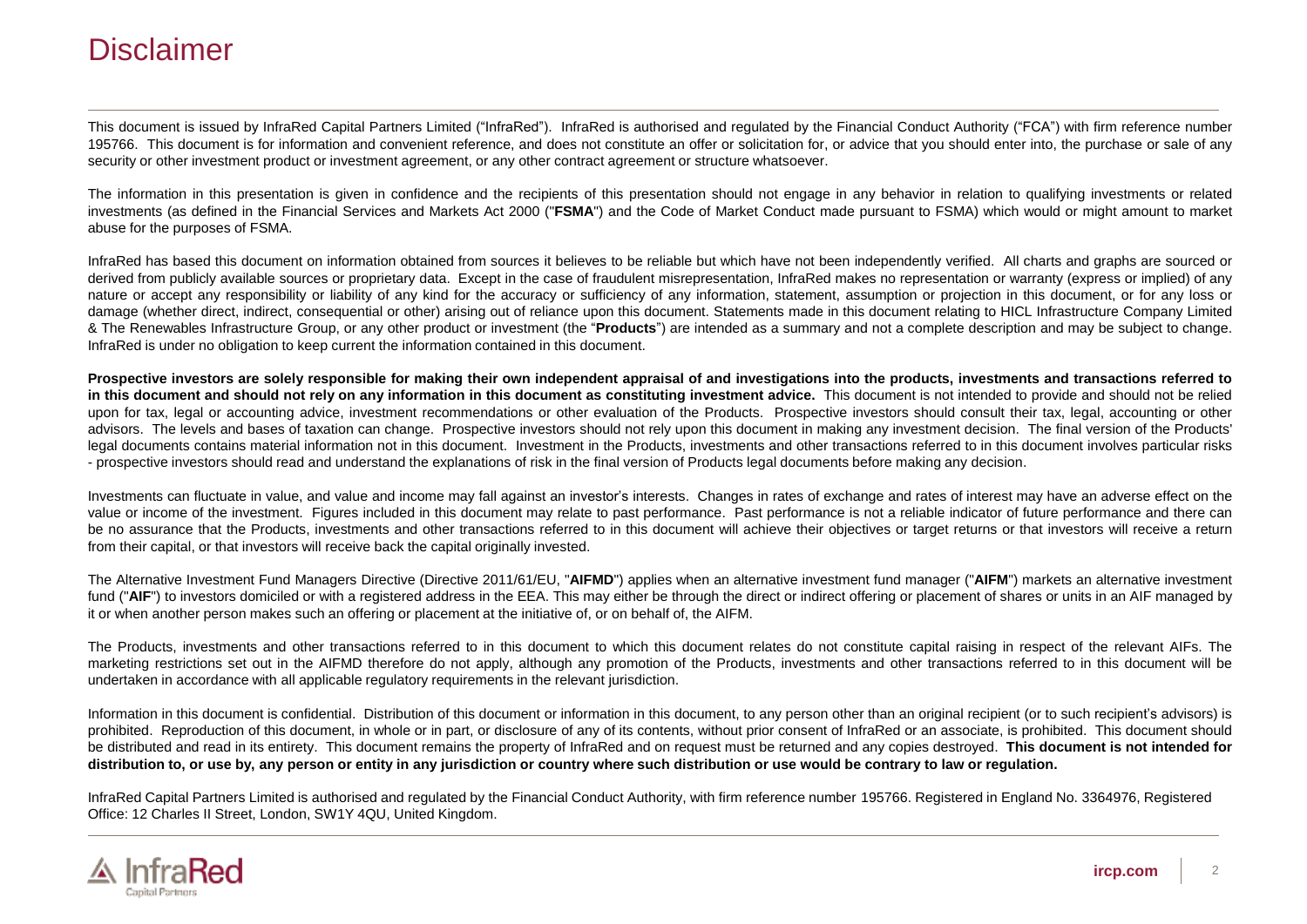# InfraRed: Income Strategies (Operational Focus)



London Listing: 2006 Market Cap: £2.8bn Dividend Yield\*: 4.5%

**116 PPP, regulated & demand-based projects** 

## **Location**

77% UK 23% Other Europe/N America/Australia



\*Based on target dividend for next full company year and share price at 31 March 2017





| London listing:  | 2013    |
|------------------|---------|
| Market Cap:      | £1.0bn  |
| Dividend Yield*: | $6.0\%$ |

# **55**

**Renewable energy infrastructure projects**

#### **Location**

80% UK 20% Northern Europe

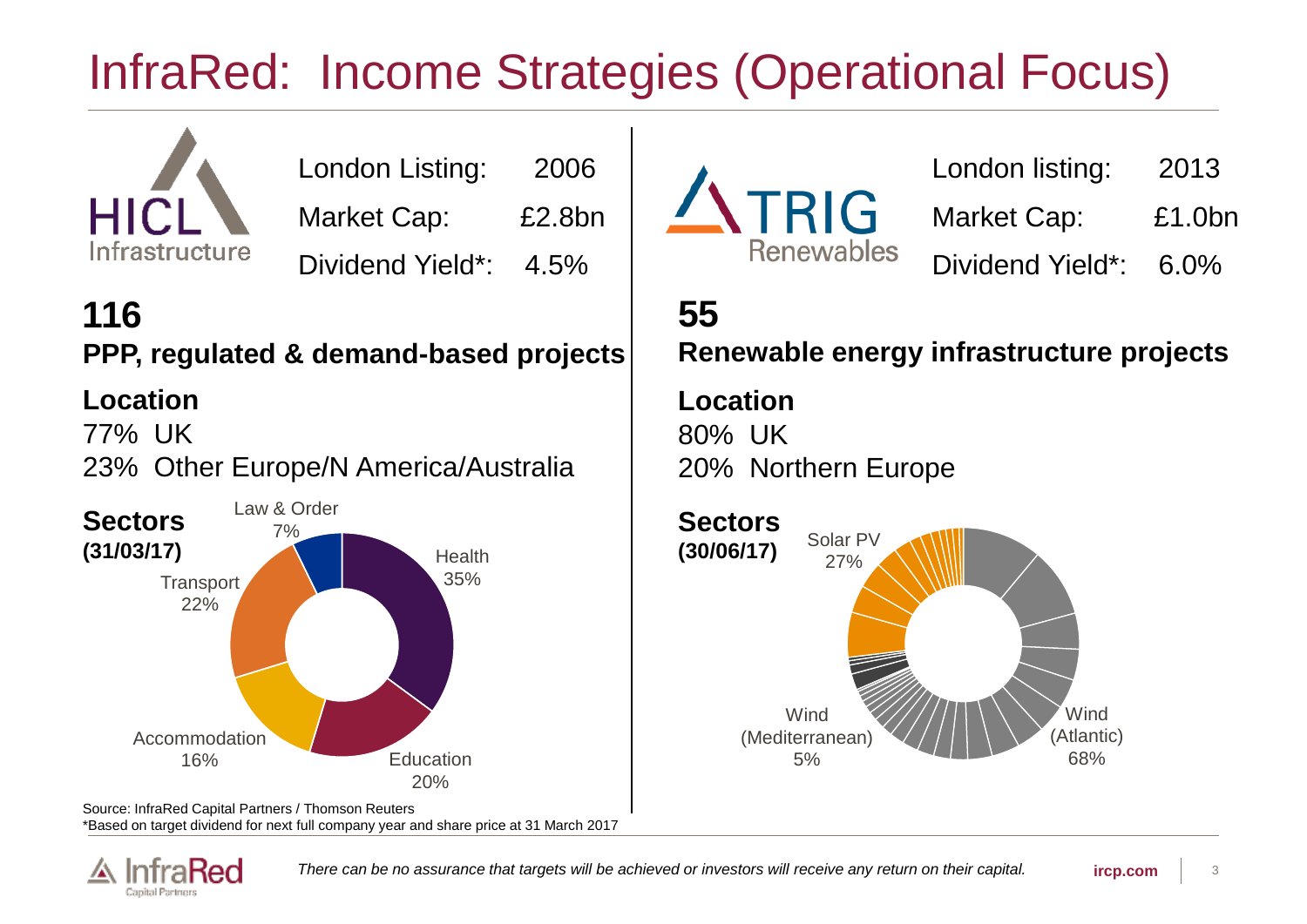- **A form of collective investment found mostly in the United Kingdom**
- Are closed-end funds and are constituted as public limited companies
- **•** In many respects, the investment trust was the precursor of the investment company in the U.S.
- **EXEDENT Investment trust shares are traded on stock exchanges, like other public companies.**
- **The share price does not always reflect the underlying value of the share portfolio held by the** investment trust. In such cases, the investment trust is referred to as trading at a discount (or premium) to NAV (net asset value)
- First investment trust was the Foreign & Colonial Investment Trust, started in 1868 "to give the investor of moderate means the same advantages as the large capitalists in diminishing the risk of spreading the investment over a number of stocks"
- Can also be called Investment Companies (usually when based offshore in places like Guernsey and Jersey)
- **E** Around 440 Investment trusts (or similar) today with market cap of circa £150bn<sup>1</sup>

<sup>1.</sup> Source : AIC website data, September 2017

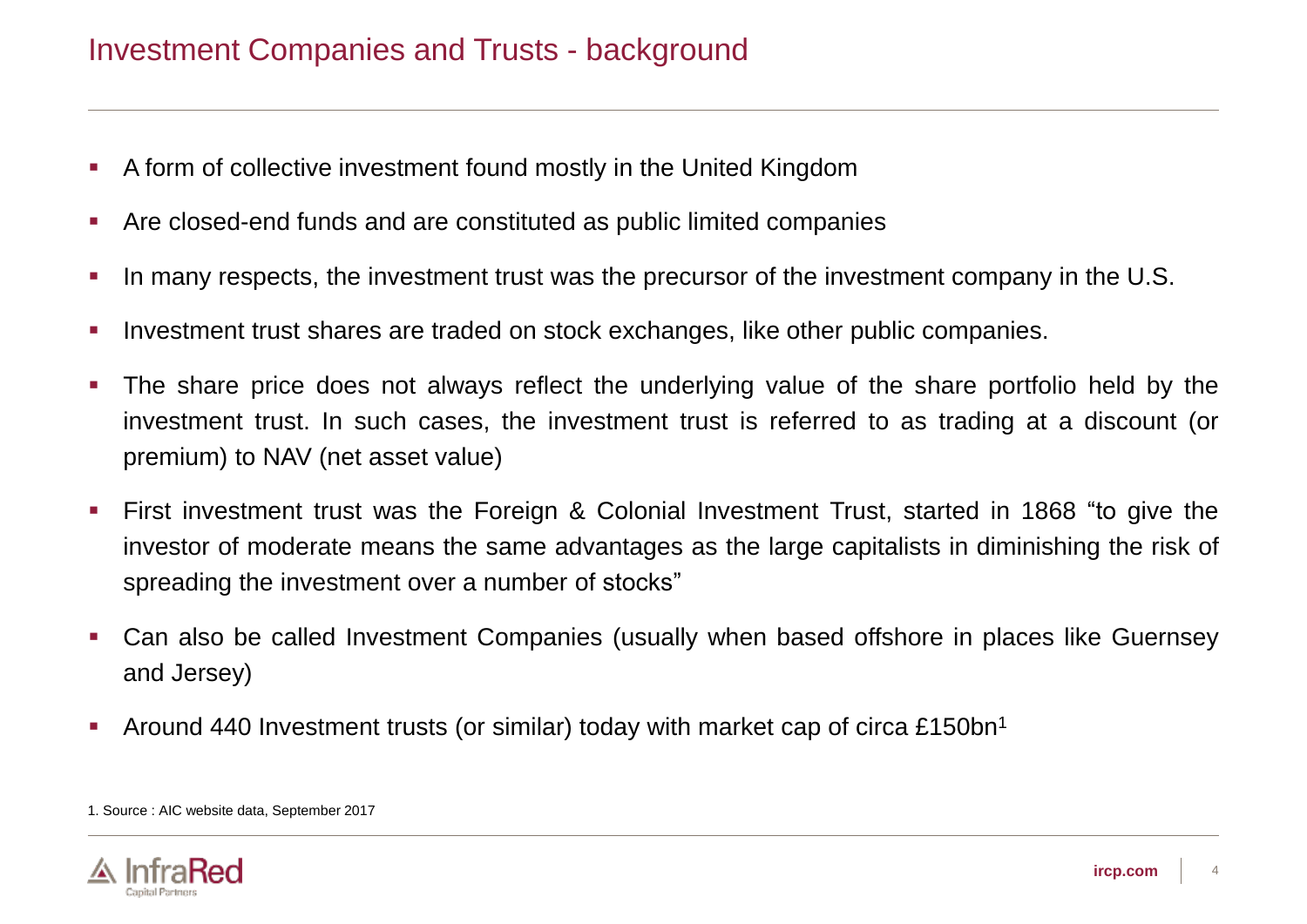#### Investment Trusts – launch of Infrastructure sector in 2006

- **Investment Trusts until 2006 predominantly either funds of listed investments or property funds**
- In March 2006, InfraRed successfully designed and launched the first Investment Trust to focus on infrastructure
- IPO of HICL raised £250m and was 50% oversubscribed
- **•** Whilst shares in HICL are listed and tradeable, underlying investments are in private, unlisted infrastructure assets
- Gave certain investors, including retail, their first proper exposure to the infrastructure asset class
- Further IPOs followed in 2006 and 2007 leading to infrastructure sector within Investment Trust universe<sup>1</sup>
- **·** In 2013, first launch of Investment Trust focused on renewable energy assets. InfraRed successfully launched TRIG in July 2013
- These Investment Trusts typically offered cash covered dividend, transparent structures and published portfolio valuations and NAV

<sup>2</sup> Greencoat UK Wind. Source: InfraRed research.



<sup>1</sup> International Public Partnerships (November 2006); 3i Infrastructure (March 2007). Source: InfraRed research.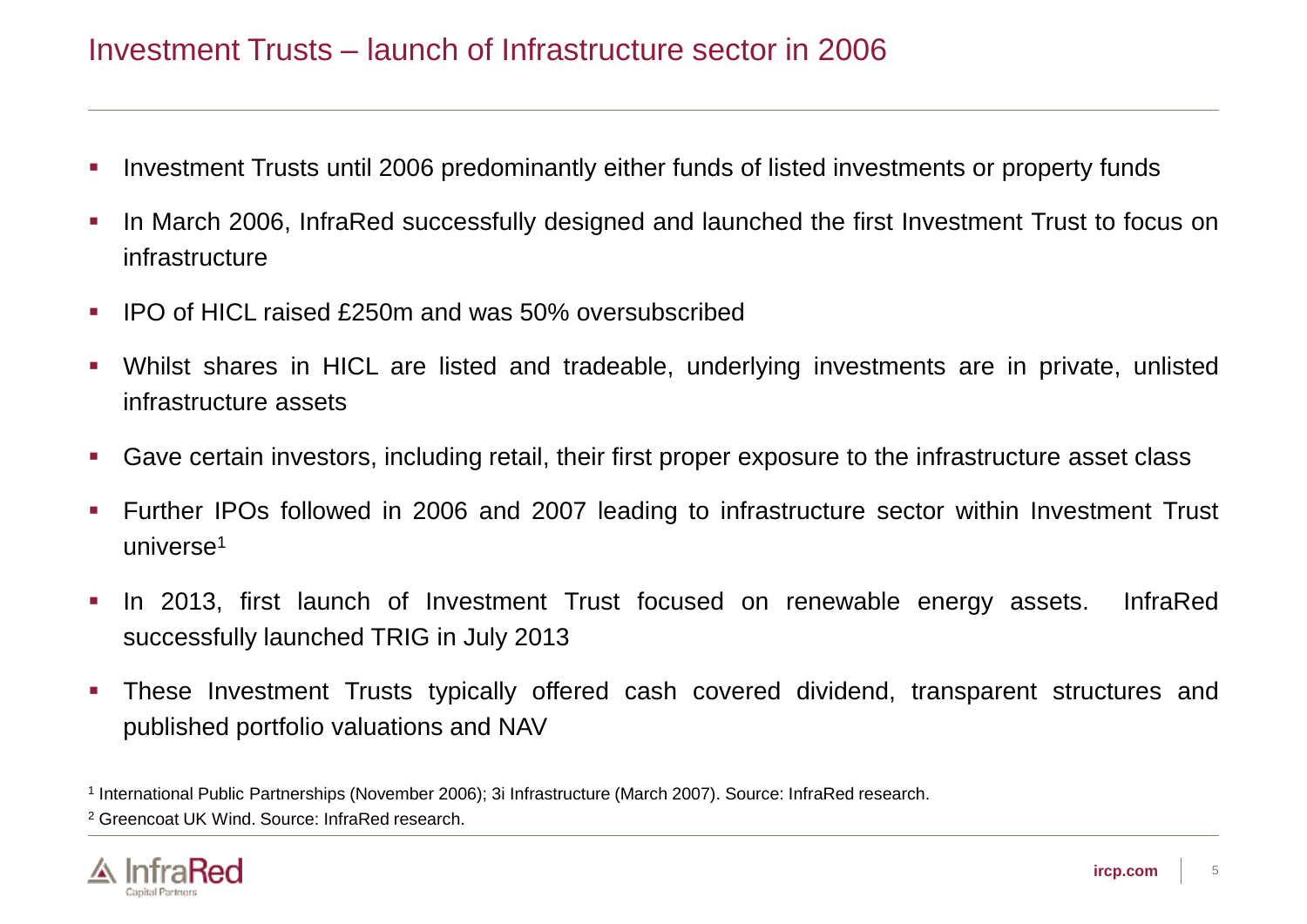#### UK Infrastructure Investment Trust sector

Cumulative capital raised since 2006



Source : InfraRed analysis - September 2017

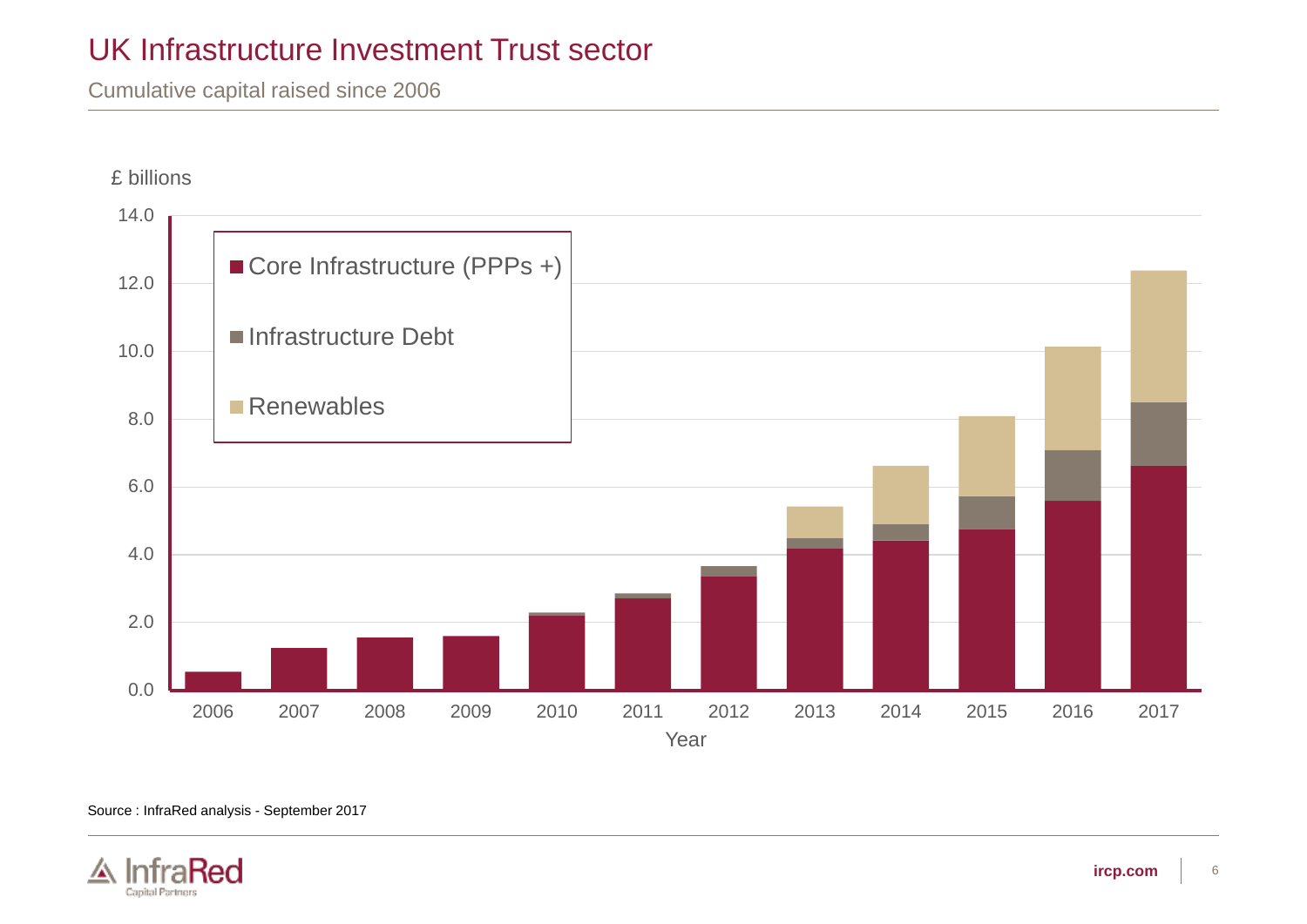#### HICL - Historic Performance

Low beta over last 10 years



Source: InfraRed, Thomson Reuters Datastream. Past performance is not a reliable indicator of future performance. Investments can fluctuate in value

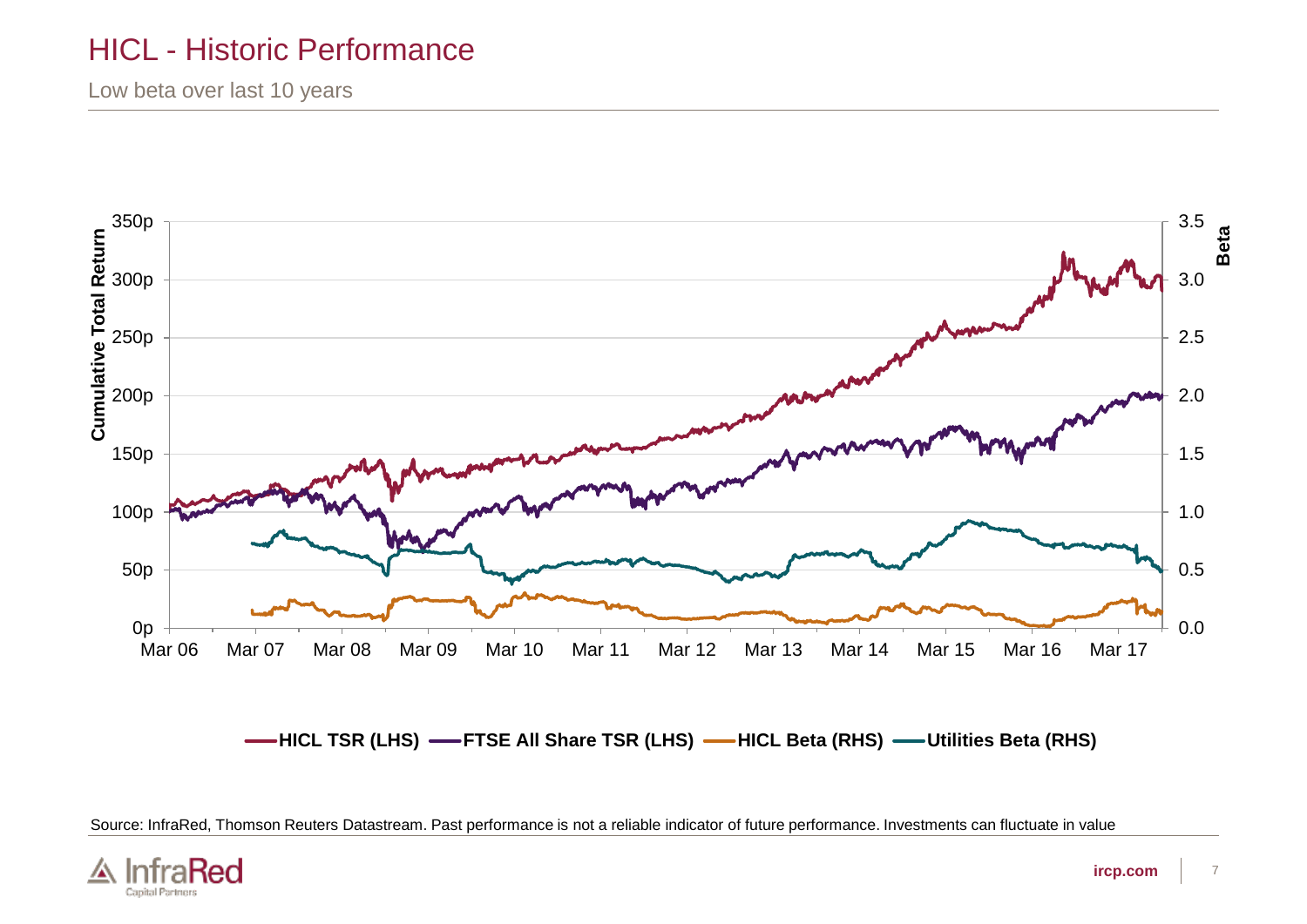#### HICL - Historic Performance

Attractive yield



Source: InfraRed, Thomson Reuters Datastream. Past performance is not a reliable indicator of future performance. Investments can fluctuate in value